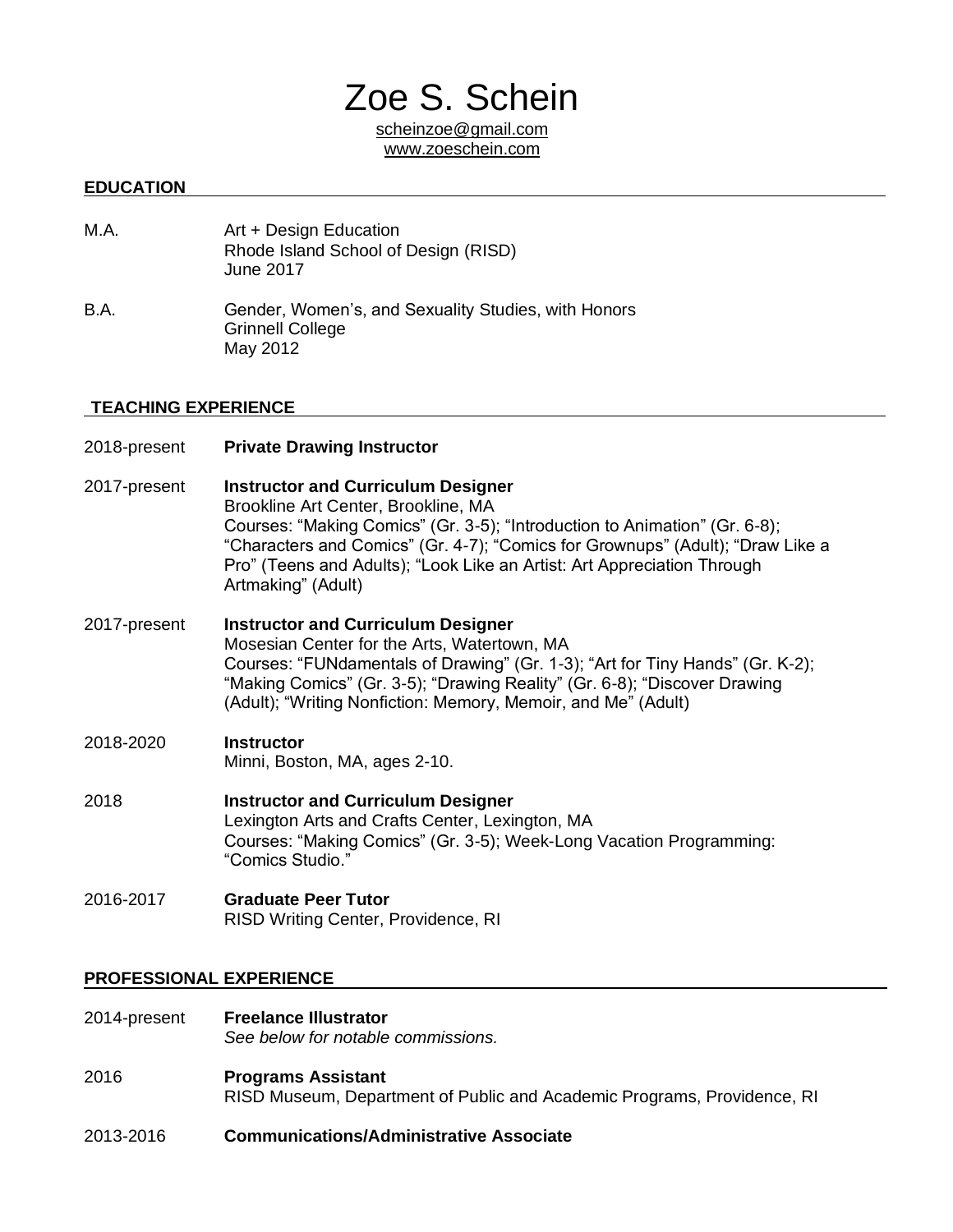National Juvenile Justice Network, Washington, D.C. Responsibilities: external communications, administrative support, official photography.

## 2013 **Editorial Intern**

Fair Labor Association, Washington, D.C.

- 2012-2013 **Production and Post-Production Intern** Meridian Hill Pictures, Washington, D.C. Responsibilities: *Historical and archival research, on-site sound recording, logging and transcription of footage, assisting editors through log reports, pulling selects, initial scene edits, titles and captioning, story advising, character writeups, and creation and editing of audio overlay sequences.*
- 2012 **Intern – National Prison Project** American Civil Liberties Union – National Office, Washington, D.C.

### **PRESENTATIONS, PUBLICATIONS, EXHIBITIONS AND COMMISSIONS**

| 2022          | Gallery 263, Here & Now, Cambridge, MA, Juried Group Exhibition. Pen and<br>Ink Drawings: "Self-Portrait in Uneasy Repose (Reflection #17, Doorknob)," and<br>"Self-Portrait Over Patio Furniture." |
|---------------|-----------------------------------------------------------------------------------------------------------------------------------------------------------------------------------------------------|
| 2021          | Gallery 263, Storylines, Cambridge, MA, Juried Group Exhibition. Pen and Ink<br>Drawing: "Self-Portrait as the Allegory of Autumn."                                                                 |
| 2020          | enfleshed, Vita Divinia, Digital Exhibition (Portland, OR), Juried Group<br>Exhibition, Pen and Ink Drawing: "Marrow."                                                                              |
| 2020          | Beacon Street Gallery, Prism, Digital Exhibition (Boston, MA), Juried Group<br>Exhibition. Pen and Ink Drawings: "Exaltation" and "Obstruction."                                                    |
| 2020          | Brookline Arts Center, Faculty and Student Exhibition, Digital Exhibition<br>(Brookline, MA), Group Exhibition. Pen and Ink Drawings: "Click," and "Clack."                                         |
| 2020          | Gallery 263, Touchy Feely, Digital Exhibition (Cambridge, MA), Juried Group<br>Exhibition. Pen and Ink Drawing: "Click."                                                                            |
| 2019          | Annals of Internal Medicine, Illustrator: "Broken Speech," Medical Comic.<br>Published December 24, 2019: https://annals.org/aim/fullarticle/2758036/annals-<br>graphic-medicine-broken-speech      |
| 2018- present | Penn State University Press, Graphic Medical Ethics (expected publication<br>2022), Illustrator, Co-Author.                                                                                         |
| 2019          | Vanessa Lacy Gallery, Candy, Kansas City, MO, Juried Group Exhibition. Pen<br>and Ink Drawings: "Exaltation" and "Obstruction."                                                                     |
| 2018          | Gallery 263, Free Form, Cambridge, MA, Juried Group Exhibition. Pen and Ink<br>Drawings: "Exaltation" and "Obstruction"                                                                             |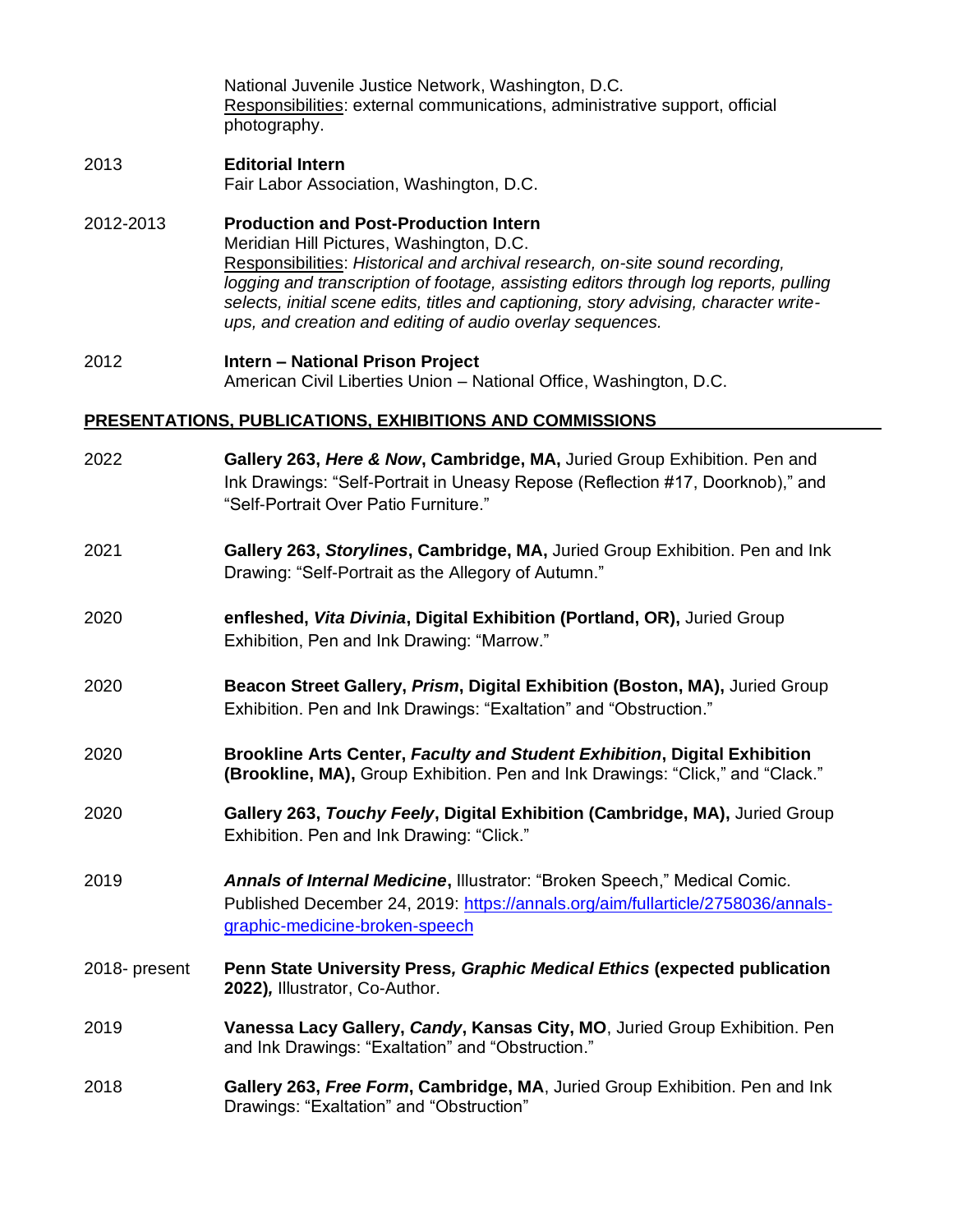2018 **Brookline Arts Center,** *Wicked Strange: Art Oddities from the New England Imagination***, Brookline, MA,** Juried Group Exhibition. Photographs: "Fishes Dalloway #1-3". 2018 **Brookline Arts Center,** *Faculty Exhibition***, Brookline, MA,** Group Exhibition. Pen and Ink Drawings: "Exaltation," and "Obstruction." 2018 **Rhode Island School of Design,** *Highlights: The Book of Thesis Books*, Compilation volume. 2018. P. 18-19. *The Book of Thesis Books* collects and excerpts exemplary Master's theses from graduate students at RISD. 2018 **Brookline Arts Center,** *Art Off The Wall***, Brookline, MA**, Juried Group Exhibition. Linoleum block prints: "Virginia Woolf, 1926," "Memorial." 2018 **Boneyard Arts Festival***,* **Champaign, IL**, Group Exhibition Pen and Ink Illustrations: "Iowa Bicyclist," "Porcupine Taxonomy," "Coyote Taxonomy," "Confrontation," "For never was a story of more woe…" "Cords," "Knit," "Spirit Skies," "Garden," "Long-Horned Antelope." 2018 **Tres Gatos***,* **Boston, MA,** *In The Middle of My Party***,** Solo Exhibition February 1, 2018 – March 1, 2018, Pen and Ink drawings. 2018 *Annals of Internal Medicine***,** Illustrator: "Critical Space," Medical Comic. Published August 7, 2018: [http://annals.org/aim/fullarticle/2695620/annals](http://annals.org/aim/fullarticle/2695620/annals-graphic-medicine-critical-space)[graphic-medicine-critical-space](http://annals.org/aim/fullarticle/2695620/annals-graphic-medicine-critical-space) 2017 **Jonathan Bird's** *Blue World* **(Nature Documentary),** Commissioned Illustrations: "Megalodon," "Great White Shark," "Scuba Diver" 2017 **Austin Frerrick for U.S. Congress***,* Commissioned Illustration: "Shucks" 2017 **Granoff Center, Brown University,** *UnTouchable,* Group Exhibition, Mixed Media Visual Essay Title: "Notes on Time Spent in a Room Full of Dead Animals and the Bones Formerly in Their Possession" 2017 **(Un)Bound Publication Fair, RISD Libraries**, Performance Reading from "The Creative Process, Gathering for Meaning" by Charity Appell-McNabb 2017 **Gelman Gallery, RISD Museum**, *Mutual Encounters,* Group Exhibition, **Installation** Title: "In Which the Ghosts of History Gather Their Skirts, Unbuckle Their Bootstraps, and Claim Possession of Bodies in Action Who Might Be Compelled to Continue Their Work." Created in collaboration with Kelly Taylor Mitchell. 2014 *The Seattle Star***,** Published comic: "Back in Town," http://www.seattlestar.net/2014/06/back-in-town/ 2014 **Lutheran Volunteer Corps**, Commissioned comic: "Many Hands Make Light Work: A Brief History of the Lutheran Volunteer Corps"